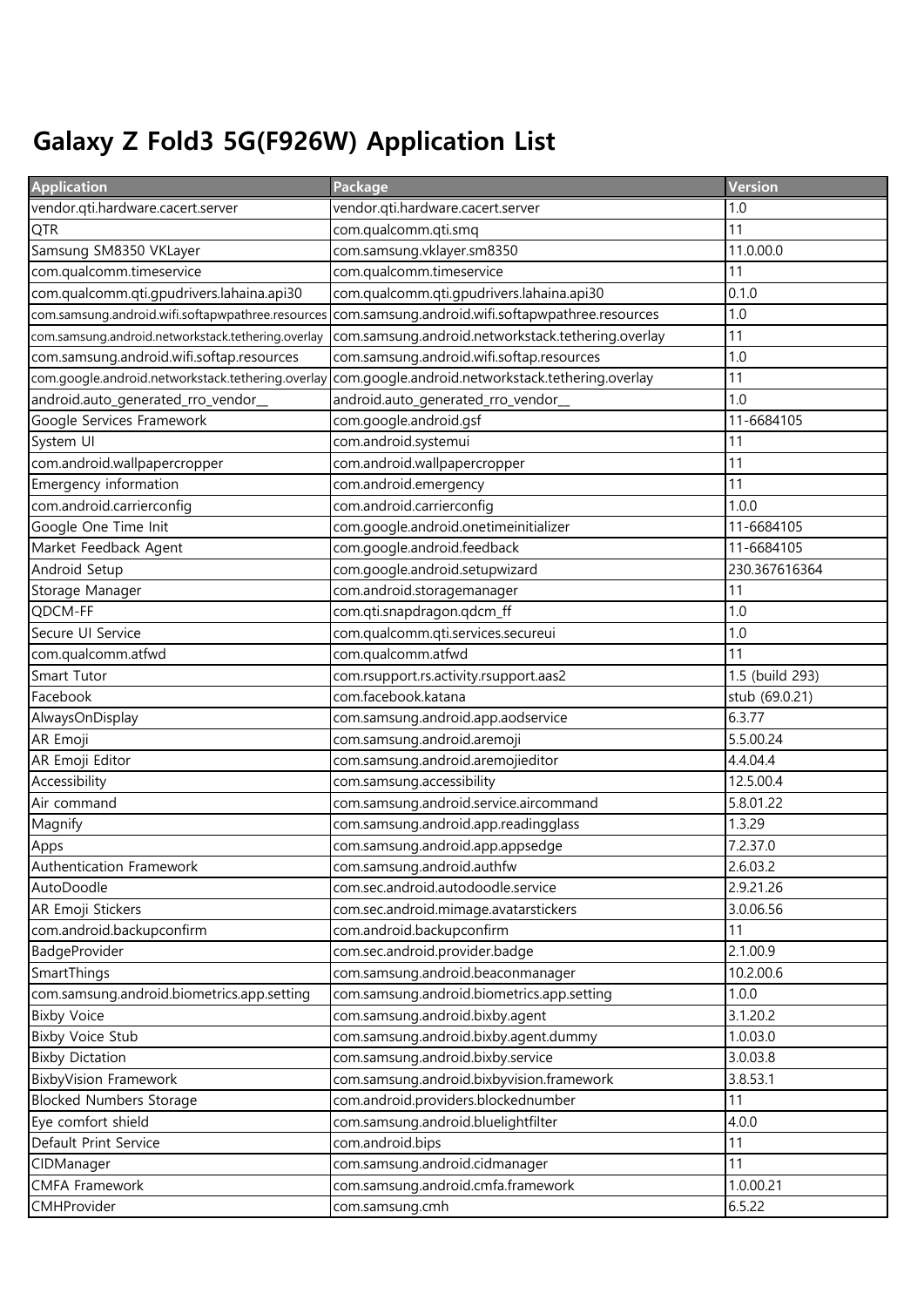| CSC                                  | com.samsung.sec.android.application.csc    | 1.0.1.0           |
|--------------------------------------|--------------------------------------------|-------------------|
| CallBGProvider                       | com.samsung.android.callbgprovider         | 12.1.00.32        |
| CallContentProvider                  | com.samsung.android.incall.contentprovider | 12.0.00.6         |
| Call Log Backup/Restore              | com.android.calllogbackup                  | 11                |
| ClipboardSaveService                 | com.samsung.clipboardsaveservice           | 2.0               |
| Edge panels                          | com.samsung.android.app.cocktailbarservice | 7.2.33.0          |
| Work profile                         | com.samsung.android.knox.containeragent    | 2.7.05001015      |
| ControlPanel                         | com.samsung.controlpanel                   | 12.5.00.34        |
| DeX for PC                           | com.sec.android.app.dexonpc                | 2.0.01.2          |
| Samsung DeX                          | com.sec.android.desktopmode.uiservice      | 4.0.03.10         |
| DeviceKeystring                      | com.sec.android.app.factorykeystring       | 11                |
| <b>DQA</b>                           | com.samsung.android.dqagent                | 2.0.19            |
| <b>DeviceTest</b>                    | com.sec.factory                            | 11                |
| DiagMonAgent                         | com.sec.android.diagmonagent               | 7.1.32            |
| Digital Wellbeing                    | com.samsung.android.forest                 | 2.5.01.11         |
| com.google.android.documentsui       | com.google.android.documentsui             |                   |
| com.google.android.documentsui       | com.google.android.documentsui             |                   |
| com.google.android.documentsui       | com.google.android.documentsui             |                   |
| com.google.android.documentsui       | com.google.android.documentsui             |                   |
| Files                                | com.google.android.documentsui             | aml_doc_302000000 |
| com.google.android.documentsui       | com.google.android.documentsui             |                   |
| com.google.android.documentsui       | com.google.android.documentsui             |                   |
| com.google.android.documentsui       | com.google.android.documentsui             |                   |
| Downloads                            | com.android.providers.downloads.ui         | 11                |
| Wallpapers                           | com.samsung.android.app.dressroom          | 1.5.39            |
| Live focus                           | com.samsung.android.app.dofviewer          | 6.0.81            |
| Wallpaper services                   | com.samsung.android.dynamiclock            | 3.3.02.31         |
| Dynamic System Updates               | com.android.dynsystem                      | 11                |
| TestWandFota                         | com.samsung.android.app.earphonetypec      | 1.2.18            |
| Nearby device scanning               | com.samsung.android.easysetup              | 11.1.02.3         |
| com.samsung.android.knox.attestation | com.samsung.android.knox.attestation       | 1.2.00.26         |
| com.sec.epdg                         | com.sec.epdg                               | 11                |
| SamsungEuiccService                  | com.samsung.euicc                          | 30.1.1            |
| <b>External Storage</b>              | com.android.externalstorage                | 11                |
| Facebook App Installer               | com.facebook.system                        | 69.0.21           |
| Facebook Services                    | com.facebook.services                      | 69.0.21           |
| FaceService                          | com.samsung.faceservice                    | 4.5.03            |
| Finder                               | com.samsung.android.app.galaxyfinder       | 9.7.72.0          |
| Find My Mobile                       | com.samsung.android.fmm                    | 7.2.14.18         |
| Software update                      | com.wssyncmldm                             | 3.7.23            |
| <b>Fused Location</b>                | com.android.location.fused                 | 11                |
| Galaxy Store                         | com.sec.android.app.samsungapps            | 4.5.28.2          |
| Samsung SM8350 GameDriver            | com.samsung.gamedriver.sm8350              | 11.0.00.0         |
| Game Launcher                        | com.samsung.android.game.gamehome          | 5.0.04.2          |
| Game Optimizing Service              | com.samsung.android.game.gos               | 3.4.04.11         |
| Game Booster                         | com.samsung.android.game.gametools         | 3.0.02.2          |
| Package installer                    | com.google.android.packageinstaller        | 11-7276604        |
| GPUWatch                             | com.samsung.gpuwatchapp                    | 2.0.40            |
| Tags                                 | com.samsung.android.service.tagservice     | 1.6.19.0          |
| HdmApp                               | com.samsung.android.hdmapp                 | 1.0.00.10         |
| Health Platform                      | com.samsung.android.service.health         | 1.0.01.07         |
| Adapt Sound                          | com.sec.hearingadjust                      | 11.0.48           |
| HwModuleTest                         | com.sec.android.app.hwmoduletest           | 11                |
|                                      |                                            |                   |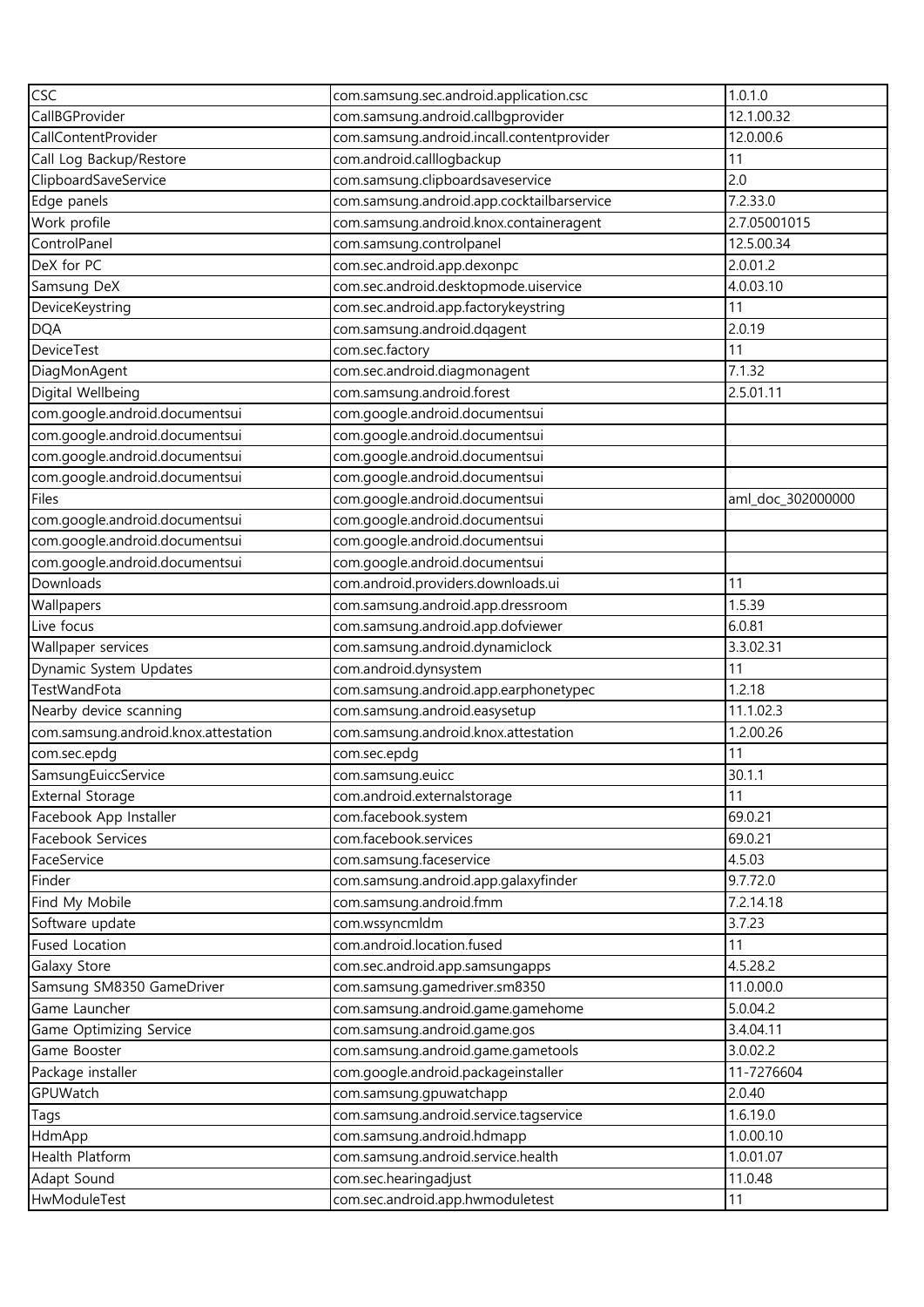| IPService                                        | com.samsung.ipservice                                                                             | 4.5.12            |
|--------------------------------------------------|---------------------------------------------------------------------------------------------------|-------------------|
| ImsLogger                                        | com.sec.imslogger                                                                                 | 1.20200801        |
| Input Devices                                    | com.android.inputdevices                                                                          | 11                |
| SmartFPSAdjuster                                 | com.sec.android.smartfpsadjuster                                                                  | 11                |
| Samsung Visit In                                 | com.samsung.android.ipsgeofence                                                                   | 4.1.02.122        |
| <b>KLMS Agent</b>                                | com.samsung.klmsagent                                                                             | 3.4.21115         |
| Work profile                                     | com.samsung.android.knox.containercore                                                            | 1.0               |
| Samsung DeX Home                                 | com.sec.android.app.desktoplauncher                                                               | 3.0.06.15         |
| <b>Device Services</b>                           | com.samsung.android.kgclient                                                                      | 3.0.56            |
| Knox Key Chain                                   | com.samsung.knox.keychain                                                                         | 11                |
| KnoxPushManager                                  | com.samsung.android.knox.pushmanager                                                              | 1.1.00.39         |
| Link to Windows Service                          | com.samsung.android.mdx                                                                           | 2.2.01.10         |
| <b>DECO PIC</b>                                  | com.samsung.android.livestickers                                                                  | 2.5.00.20         |
| Live Wallpaper Picker                            | com.android.wallpaper.livepicker                                                                  | 11                |
| com.android.localtransport                       | com.android.localtransport                                                                        | 11                |
| Locale Overlay Manager                           | com.samsung.android.localeoverlaymanager                                                          | 11                |
| <b>MCFDeviceContinuity</b>                       | com.samsung.android.mcfds                                                                         | 1.0.01.35         |
| Work Setup                                       | com.android.managedprovisioning                                                                   | 11                |
| mlp                                              | com.samsung.mlp                                                                                   | 5.2.02            |
| com.android.providers.media                      | com.android.providers.media                                                                       | 11                |
| MmsService                                       | com.android.mms.service                                                                           | 11                |
| MobileWips                                       | com.samsung.android.server.wifi.mobilewips                                                        | 1.1.26.0          |
| Service mode RIL                                 | com.sec.android.RilServiceModeApp                                                                 | 11                |
| MTP application                                  | com.samsung.android.MtpApplication                                                                | 1.0               |
| MTP Host                                         | com.android.mtp                                                                                   | 11                |
| Separate app sound                               | com.samsung.android.setting.multisound                                                            | 3.0.00.16         |
| NSDSWebApp                                       | com.sec.vsim.ericssonnsds.webapp                                                                  | 2.0.06.0          |
| Samsung Location SDK                             | com.sec.location.nsflp2                                                                           | 5.4.10            |
| NetworkDiagnostic                                | com.samsung.android.networkdiagnostic                                                             | 2.5.06.3          |
| com.google.android.networkstack.permissionconfig | com.google.android.networkstack.permissionconfig                                                  |                   |
| com.google.android.networkstack.permissionconfig | com.google.android.networkstack.permissionconfig                                                  |                   |
| com.google.android.networkstack.permissionconfig | com.google.android.networkstack.permissionconfig                                                  |                   |
|                                                  | com.google.android.networkstack.permissionconfig com.google.android.networkstack.permissionconfig |                   |
| com.google.android.networkstack.permissionconfig | com.google.android.networkstack.permissionconfig                                                  |                   |
| com.google.android.networkstack.permissionconfig | com.google.android.networkstack.permissionconfig                                                  |                   |
| com.google.android.networkstack.permissionconfig | com.google.android.networkstack.permissionconfig                                                  |                   |
| com.google.android.networkstack.permissionconfig | com.google.android.networkstack.permissionconfig                                                  | r_aml_301500700   |
| com.google.android.networkstack                  | com.google.android.networkstack                                                                   |                   |
| com.google.android.networkstack                  | com.google.android.networkstack                                                                   |                   |
| com.google.android.networkstack                  | com.google.android.networkstack                                                                   |                   |
| com.google.android.networkstack                  | com.google.android.networkstack                                                                   |                   |
| Network manager                                  | com.google.android.networkstack                                                                   | aml_net_302000201 |
| com.google.android.networkstack                  | com.google.android.networkstack                                                                   |                   |
| com.google.android.networkstack                  | com.google.android.networkstack                                                                   |                   |
| com.google.android.networkstack                  | com.google.android.networkstack                                                                   |                   |
| com.google.android.networkstack                  | com.google.android.networkstack                                                                   |                   |
| Configuration update                             | com.samsung.android.app.omcagent                                                                  | 5.3.65            |
| com.android.ons                                  | com.android.ons                                                                                   | 11                |
| SamsungOdaService                                | com.samsung.oda.service                                                                           | 1.6               |
| Configuration message                            | com.wsomacp                                                                                       | 7.4.09            |
| OneDrive                                         | com.microsoft.skydrive                                                                            | 6.20              |
| Samsung PaymentFramework                         | com.samsung.android.spayfw                                                                        | 2.9.07            |
| People edge                                      | com.samsung.android.service.peoplestripe                                                          | 12.7.00.6         |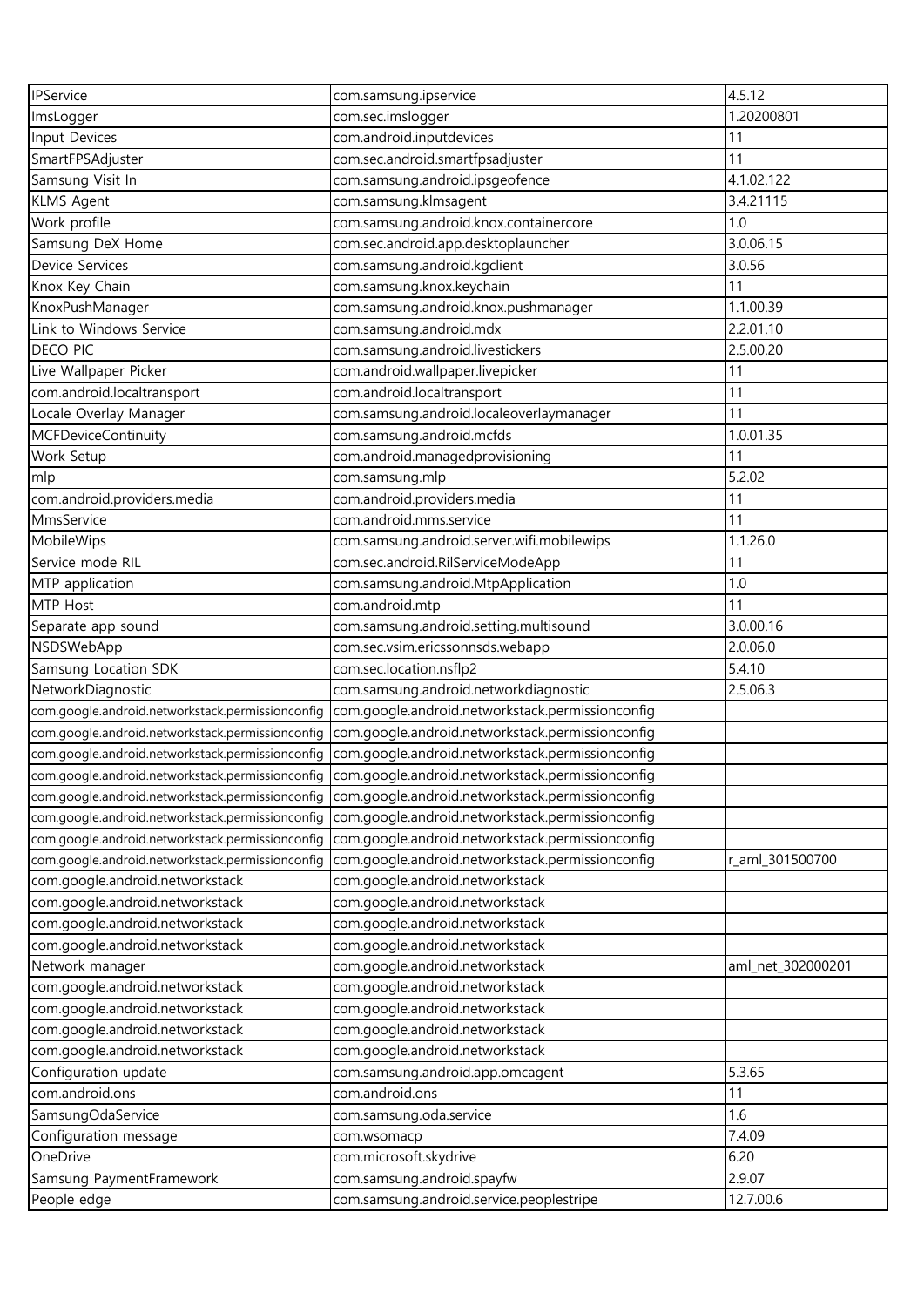| RilNotifier                           | com.sec.app.RilErrorNotifier           | 1.0.0       |
|---------------------------------------|----------------------------------------|-------------|
| Photo Editor                          | com.sec.android.mimage.photoretouching | 2.9.26.33   |
| Application installer                 | com.sec.android.preloadinstaller       | 11          |
| ProxyHandler                          | com.android.proxyhandler               | 11          |
| Media and devices                     | com.samsung.android.mdx.quickboard     | 2.0.14.636  |
| <b>Bixby Routines</b>                 | com.samsung.android.app.routines       | 3.1.20.17   |
| <b>Customization Service</b>          | com.samsung.android.rubin.app          | 2.9.02.2    |
| SCameraService                        | com.samsung.android.camerasdkservice   | 1.1         |
| SCameraXService                       | com.samsung.android.cameraxservice     | 1.1         |
| Configuration update                  | com.samsung.android.sdm.config         | 3.0.12      |
| SEMFactoryApp                         | com.sem.factoryapp                     | 1.0.00.41   |
| SKMSAgentService                      | com.skms.android.agent                 | 1.0.40-54   |
| Software update                       | com.sec.android.soagent                | 6.0.12      |
| Samsung Push Service                  | com.sec.spp.push                       | 3.3.06      |
| <b>SVC Agent</b>                      | com.samsung.android.svcagent           | 6.0.00.3    |
| Samsung voice input                   | com.samsung.android.svoiceime          | 2.3.02.4    |
| Samsung account                       | com.osp.app.signin                     | 12.5.00.10  |
| Samsung Checkout                      | com.sec.android.app.billing            | 5.0.44.0    |
| Calendar Storage                      | com.android.providers.calendar         | 12.1.00.5   |
| Camera                                | com.sec.android.app.camera             | 11.1.01.82  |
| Samsung Cloud                         | com.samsung.android.scloud             | 4.8.00.13   |
| Contacts                              | com.samsung.android.app.contacts       | 12.7.05.10  |
| Contacts Storage                      | com.samsung.android.providers.contacts | 12.7.32     |
| Samsung Core Services                 | com.samsung.android.scs                | 1.2.00.22   |
| Samsung Device Health Manager Service | com.sec.android.sdhms                  | 11          |
| Phone                                 | com.samsung.android.dialer             | 12.7.05.10  |
| Group Sharing                         | com.samsung.android.mobileservice      | 12.2.01.12  |
| Gallery                               | com.sec.android.gallery3d              | 12.1.08.0   |
| Call                                  | com.samsung.android.incallui           | 12.1.05.72  |
| Magnifier                             | com.sec.android.app.magnifier          | 11.0.92     |
| Messages                              | com.samsung.android.messaging          | 12.2.10.19  |
| Samsung Multi Connectivity            | com.samsung.android.mcfserver          | 1.0.03.35   |
| Samsung Pass                          | com.samsung.android.samsungpass        | 2.6.05.7    |
| SamsungPositioning                    | com.samsung.android.samsungpositioning | 3.1.03.0    |
| SamsungSmartSuggestions               | com.samsung.android.smartsuggestions   | 11          |
| Video Player                          | com.samsung.android.video              | 7.3.10.75   |
| Separated Apps                        | com.samsung.android.appseparation      | 1.0.02.6    |
| Configuration update                  | com.samsung.android.providers.carrier  | 1.0.33      |
| Download Manager                      | com.android.providers.downloads        | 11          |
| Sec Media Storage                     | com.samsung.android.providers.media    | 11          |
| My Files                              | com.sec.android.app.myfiles            | 12.2.00.291 |
| Settings                              | com.android.settings                   | 11          |
| Settings Suggestions                  | com.android.settings.intelligence      | 11          |
| Samsung SetupWizard                   | com.sec.android.app.SecSetupWizard     | 3.2.30.1    |
| SecSoundPicker                        | com.samsung.android.secsoundpicker     | 1.0.01.41   |
| Dialer Storage                        | com.android.providers.telephony        | 11          |
| Secure Folder                         | com.samsung.knox.securefolder          | 1.6.02.14   |
| Send SOS messages                     | com.sec.android.app.safetyassurance    | 12.1.00.77  |
| SettingsBixby                         | com.samsung.android.app.settings.bixby | 3.1.13      |
| Settings Storage                      | com.android.providers.settings         | 11          |
| Settings                              | com.samsung.android.SettingsReceiver   | 11          |
| Quick Share                           | com.samsung.android.app.sharelive      | 12.3.01.7   |
| com.android.sharedstoragebackup       | com.android.sharedstoragebackup        | 11          |
|                                       |                                        |             |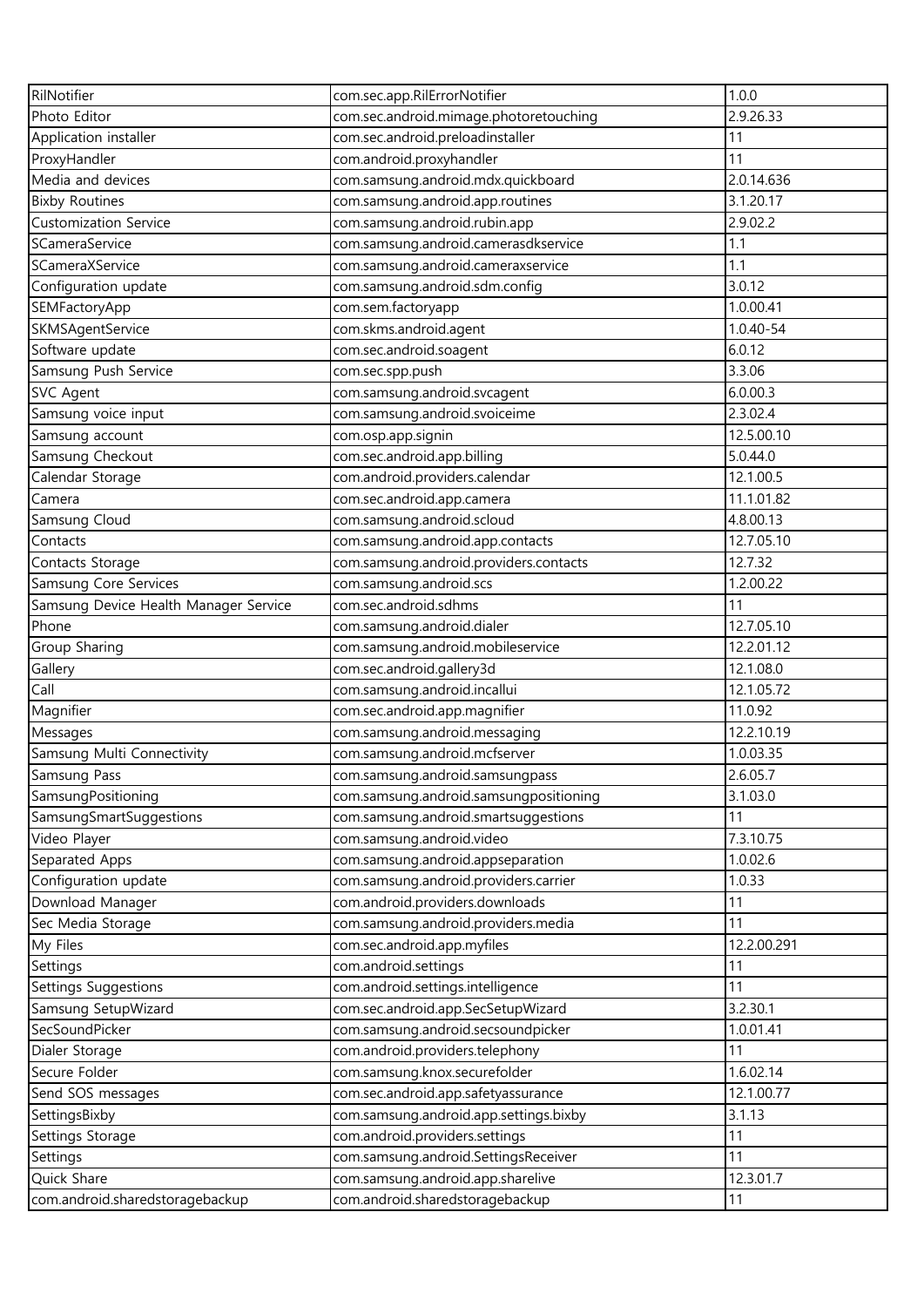| Shell                                    | com.android.shell                                                                       | 11           |
|------------------------------------------|-----------------------------------------------------------------------------------------|--------------|
| Single Take                              | com.samsung.android.singletake.service                                                  | 2.1.00.69    |
| Smart Call                               | com.samsung.android.smartcallprovider                                                   | 12.3.11.3    |
| EpdgTestApp                              | com.sec.epdgtestapp                                                                     | 11           |
| Translate                                | com.samsung.android.service.airviewdictionary                                           | 3.5.11       |
| Device care                              | com.samsung.android.lool                                                                | 12.3.00.29   |
| Tags                                     | com.android.apps.tag                                                                    | 4.3.01       |
| Device security                          | com.samsung.android.sm.devicesecurity                                                   | 7.1.13       |
| com.samsung.android.smartswitchassistant | com.samsung.android.smartswitchassistant                                                | 2.0.01       |
| SmartThings Framework                    | com.samsung.android.service.stplatform                                                  | 1.2.00.16    |
| Smart Touch Call                         | com.samsung.android.visualars                                                           | 1.0.0.5      |
| SoundAlive                               | com.sec.android.app.soundalive                                                          | 11.0.37      |
| Intent Filter Verification Service       | com.android.statementservice                                                            | 1.0          |
| Crocro and friends                       | com.samsung.android.app.camera.sticker.facearavatar.preload                             | 4.0.03       |
| StoryService                             | com.samsung.storyservice                                                                | 4.5.18       |
| SumeNN                                   | com.samsung.android.sume.nn.service                                                     | 1.9.03.18    |
| SystemUIBixby2                           | com.samsung.systemui.bixby2                                                             | 1.4.05.5     |
| Samsung DeX System UI                    | com.samsung.desktopsystemui                                                             | 11           |
| SystemUpdate                             | com.sec.android.systemupdate                                                            | 12.0.00.0    |
| TADownloader                             | com.samsung.android.tadownloader                                                        | 1.2.06       |
| AuthFw TaPack                            | com.samsung.android.tapack.authfw                                                       | 1.0.36.0     |
| TalkBack                                 | com.samsung.android.accessibility.talkback                                              | 12.5.00.6    |
| Tasks                                    | com.samsung.android.app.taskedge                                                        | 4.3.12       |
|                                          |                                                                                         |              |
| Phone Services                           | com.android.phone                                                                       | 11           |
| Phone                                    | com.android.server.telecom                                                              | 11           |
| Call settings                            | com.samsung.android.app.telephonyui                                                     | 12.1.05.82   |
| Galaxy Themes Service                    | com.samsung.android.themecenter                                                         | 11.2.0.0     |
| Galaxy Themes                            | com.samsung.android.themestore                                                          | 5.2.01.10714 |
| Tips                                     | com.samsung.android.app.tips                                                            | 3.2.30.0     |
| One UI Home                              | com.sec.android.app.launcher                                                            | 12.5.00.109  |
| Visual Voicemail                         | com.samsung.vvm                                                                         | 13.0.00.39   |
| <b>User Dictionary</b>                   | com.android.providers.userdictionary                                                    | 11           |
| VolumeMonitorProvider                    | com.sec.android.app.volumemonitorprovider                                               | 1.2.02       |
| VpnDialogs                               | com.android.vpndialogs                                                                  | 11           |
| core                                     | com.microsoft.appmanager                                                                | 1.21043.54.0 |
| <b>IMS Service</b>                       | com.sec.imsservice                                                                      | 1.0          |
| Knox Analytics Uploader                  | com.samsung.android.knox.analytics.uploader                                             | 1.3.03.0     |
| KnoxVpnPacProcessor                      | com.knox.vpn.proxyhandler                                                               | 11           |
| ringtonebackup                           | com.sec.android.app.ringtoneBR                                                          | 1.0.00.5     |
| Service mode                             | com.sec.android.app.servicemodeapp                                                      | 11           |
| SmartFaceService                         | com.samsung.android.smartface                                                           | 1.0          |
| com.samsung.android.wallpaper.res        | com.samsung.android.wallpaper.res                                                       | 11           |
| Video Trimmer                            | com.samsung.app.newtrim                                                                 | 3.0.25.1     |
| SIM Toolkit                              | com.android.stk                                                                         | 11           |
| Reminder                                 | com.samsung.android.app.reminder                                                        | 12.2.02.7000 |
| <b>BBCAgent</b>                          | com.samsung.android.bbc.bbcagent                                                        | 5.0.00.22    |
| DRParser Mode                            | com.sec.android.app.parser                                                              | 12.0.00.4    |
| Samsung Free                             | com.samsung.android.app.spage                                                           | 5.3.02.8     |
| Tools                                    | com.sec.android.app.quicktool                                                           | 8.3.13       |
| Clipboard edge                           | com.samsung.android.app.clipboardedge                                                   | 3.2.04       |
| Android R Easter Egg                     | com.android.egg                                                                         | 1.0          |
| Samsung Editing Assets                   | com.sec.android.app.ve.vebgm                                                            | 2.1.80.5     |
|                                          | com.samsung.android.brightnessbackupservice com.samsung.android.brightnessbackupservice | 11           |
|                                          |                                                                                         |              |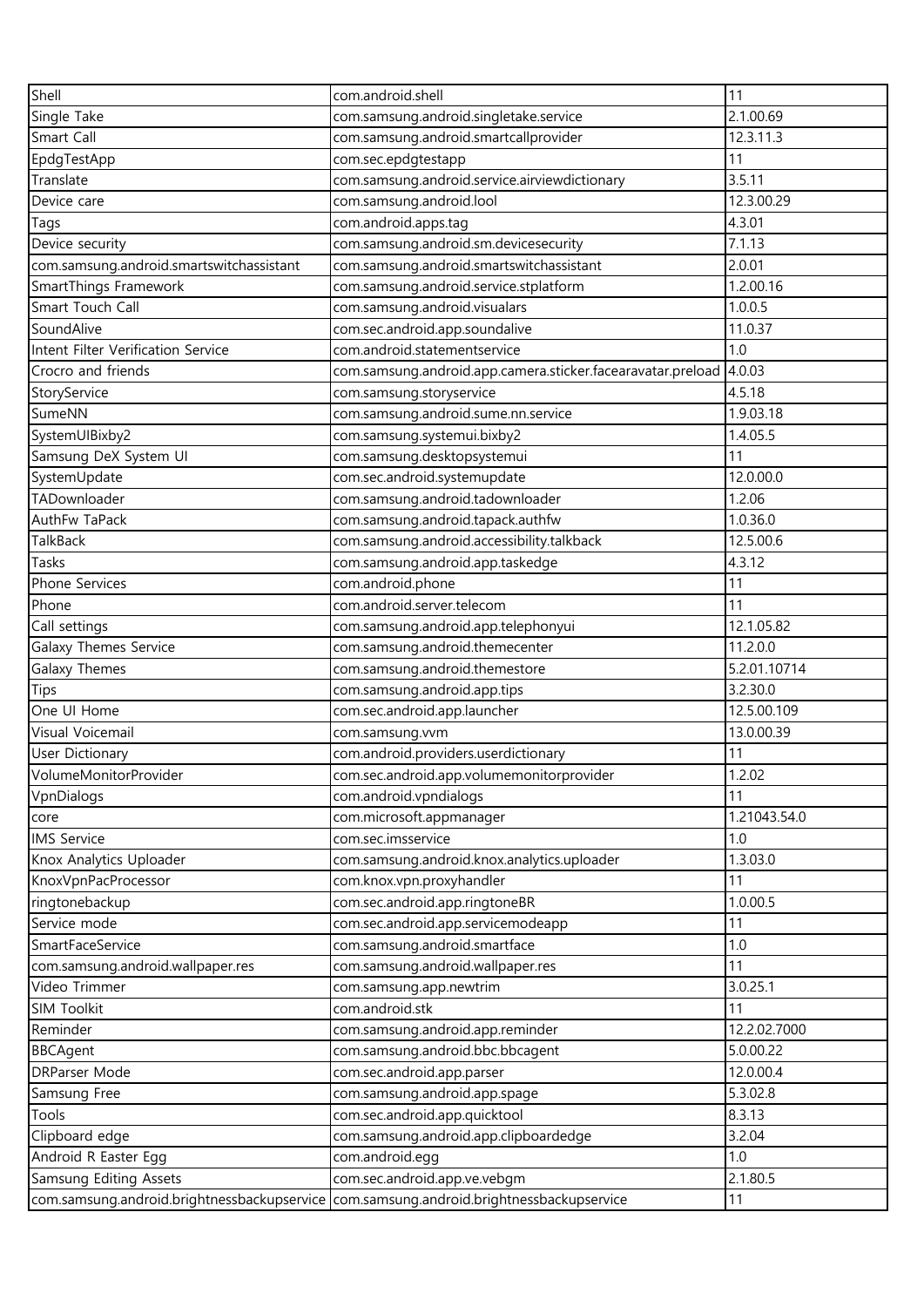| Samsung Internet                       | com.sec.android.app.sbrowser                    | 14.2.3.14           |
|----------------------------------------|-------------------------------------------------|---------------------|
| Auto Hotspot                           | com.sec.mhs.smarttethering                      | 1.0.98.0            |
| Wi-Fi Direct                           | com.samsung.android.allshare.service.fileshare  | 3.4.11.22           |
| Video Editor                           | com.sec.android.app.vepreload                   | 3.6.80.13           |
| Filter Provider                        | com.samsung.android.provider.filterprovider     | 5.1.16              |
| Print Service Recommendation Service   | com.google.android.printservice.recommendation  | 1.3.0               |
| <b>MDE Service Framework</b>           | com.samsung.android.mdx.kit                     | 1.2.18.20           |
| com.sec.phone                          | com.sec.phone                                   | 1.0                 |
| Calendar                               | com.samsung.android.calendar                    | 12.2.04.8000        |
| Dual Messenger                         | com.samsung.android.da.daagent                  | 3.1.00.0            |
| SetupWizardLegalProvider               | com.sec.android.app.setupwizardlegalprovider    | 2.0.15.0            |
| android.autoinstalls.config.samsung    | android.autoinstalls.config.samsung             | 0000                |
| ShortcutBNR                            | com.samsung.android.shortcutbackupservice       | 11                  |
| Enterprise Sim Pin Service             | com.sec.enterprise.mdm.services.simpin          | 11                  |
| Android Shared Library                 | com.google.android.ext.shared                   |                     |
| Samsung Keyboard                       | com.samsung.android.honeyboard                  | 5.3.00.66           |
| Sticker Center                         | com.samsung.android.stickercenter               | 2.1.00.8            |
| Facebook App Manager                   | com.facebook.appmanager                         | 69.0.21             |
| EasyOneHand                            | com.sec.android.easyonehand                     | 5.0                 |
| Print Spooler                          | com.android.printspooler                        | 11                  |
|                                        |                                                 | 2.1.17              |
| AppLinker                              | com.sec.android.app.applinker                   |                     |
| <b>NFC</b>                             | com.android.nfc                                 | 11                  |
| Photo Screensavers                     | com.android.dreams.phototable                   | 11                  |
| AR Doodle                              | com.samsung.android.ardrawing                   | 3.1.01.22           |
| <b>HTML Viewer</b>                     | com.android.htmlviewer                          | 3.0.04              |
| Keyboard Content Center                | com.samsung.android.icecone                     | 1.4.00.51           |
| HandwritingService                     | com.samsung.android.sdk.handwriting             | 2.4.02.1            |
| Hiya Service                           | com.hiya.star                                   | 2.13.2-samsung-1167 |
| SamsungOne                             | com.monotype.android.font.samsungone            | 1.1.02.0            |
| <b>Bixby Vision</b>                    | com.samsung.android.visionintelligence          | 3.7.35.20           |
| Nearby Service                         | com.samsung.android.allshare.service.mediashare | 3.3.11.22           |
| Application recommendations            | com.samsung.android.mapsagent                   | 1.0.00.27           |
| Clock                                  | com.sec.android.app.clockpackage                | 12.0.10.45          |
| Knox Enrollment Service                | com.sec.enterprise.knox.cloudmdm.smdms          | 2.1.66              |
| <b>Basic Daydreams</b>                 | com.android.dreams.basic                        | 11                  |
| FactoryCamera                          | com.sec.factory.camera                          | 3.4.89              |
| Wi-Fi Tips                             | com.samsung.android.net.wifi.wifiguider         | 1.5.00.84           |
| Smart Switch Agent                     | com.sec.android.easyMover.Agent                 | 1.7.00.40           |
| com.sec.enterprise.knox.attestation    | com.sec.enterprise.knox.attestation             | 1.0.3               |
| WlanTest                               | com.sec.android.app.wlantest                    | 1.1.0               |
| Samsung capture                        | com.samsung.android.app.smartcapture            | 4.7.17              |
| Private Share                          | com.samsung.android.privateshare                | 1.1.00.31           |
| Bluetooth                              | com.android.bluetooth                           | 11                  |
| <b>IMS Settings</b>                    | com.samsung.advp.imssettings                    | 1.0                 |
| Cameralyzer                            | com.sec.factory.cameralyzer                     | 3.4.21.6300         |
| EmergencyProvider                      | com.sec.android.provider.emergencymode          | 1.1.00.6            |
| Samsung ApexService                    | com.sec.android.app.apex                        | 3.3.18              |
| ₩"Bixby₩" voice wake-up                | com.samsung.android.bixby.wakeup                | 2.1.30.28           |
| Perso                                  | com.sec.android.app.personalization             | 11                  |
| Automation Test                        | com.sec.android.app.DataCreate                  | 1.1                 |
| Service provider location              | com.sec.location.nfwlocationprivacy             | 1.0.10              |
| com.android.providers.partnerbookmarks | com.android.providers.partnerbookmarks          | 11                  |
| com.samsung.ucs.agent.ese              | com.samsung.ucs.agent.ese                       | 11                  |
|                                        |                                                 |                     |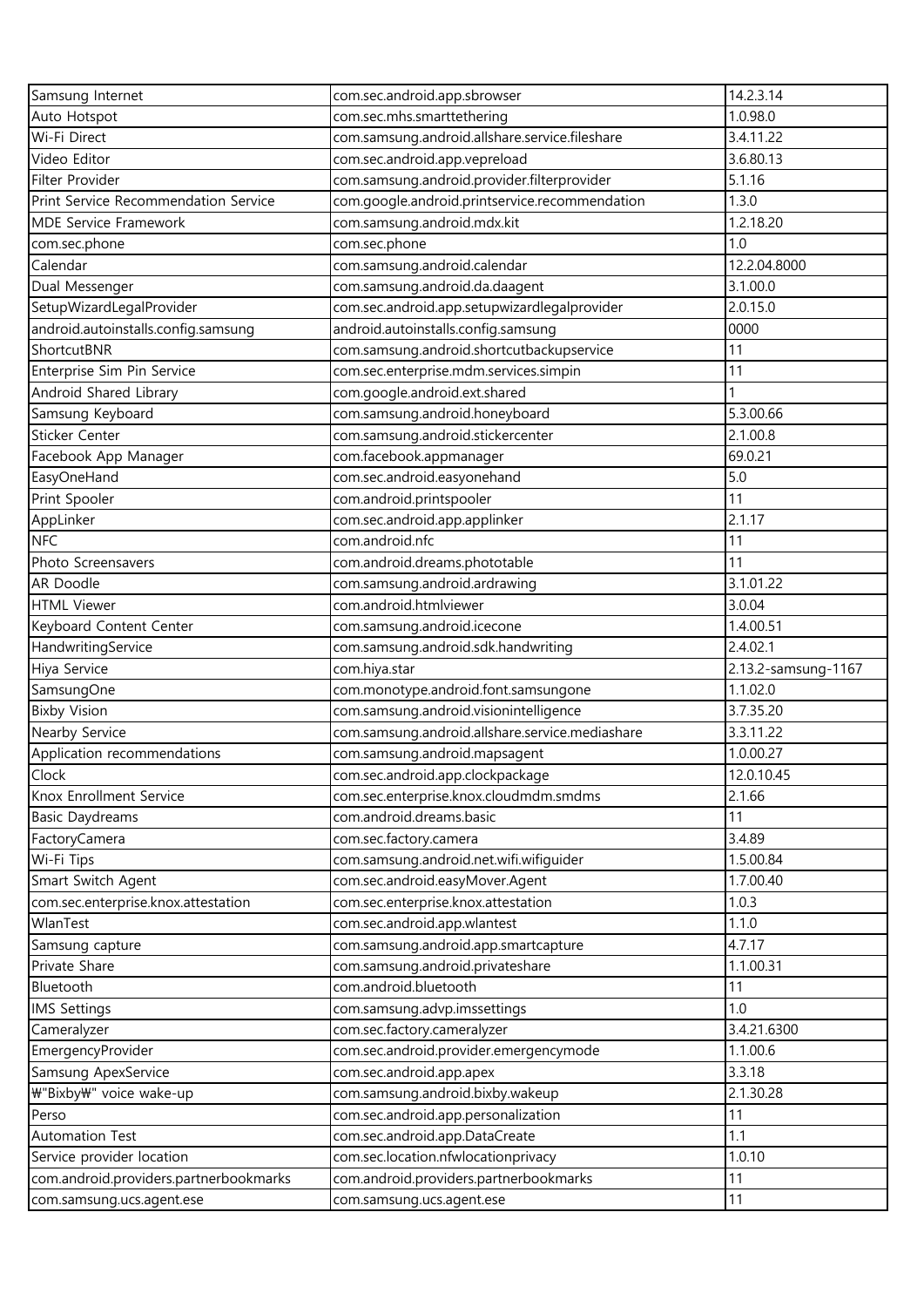| com.sec.bcservice                     | com.sec.bcservice                                | 2.0               |
|---------------------------------------|--------------------------------------------------|-------------------|
| Safety Information                    | com.samsung.safetyinformation                    | 3.0.34.0          |
| Companion Device Manager              | com.android.companiondevicemanager               | 11                |
| Link Sharing                          | com.samsung.android.app.simplesharing            | 12.2.00.6         |
| Smart View                            | com.samsung.android.smartmirroring               | 8.2.14.14         |
| <b>UwbTest</b>                        | com.sec.android.app.uwbtest                      | 1.0.0             |
| <b>Samsung Notes</b>                  | com.samsung.android.app.notes                    | 4.3.00.60         |
| SilentLogging                         | com.sec.modem.settings                           | 1.0.1             |
| Sound picker                          | com.samsung.android.app.soundpicker              | 10.0.11.17        |
| SimMobilityKit                        | com.samsung.ims.smk                              | 1.3.20            |
| SecVideoEngineService                 | com.sec.sve                                      | 1.0               |
| Samsung Blockchain Keystore           | com.samsung.android.coldwalletservice            | 1.3.05.9          |
| Wearable Manager Installer            | com.samsung.android.app.watchmanagerstub         | 2.1.01.21004      |
| com.samsung.android.container         | com.samsung.android.container                    | 11                |
| <b>FACM</b>                           | com.samsung.android.aircommandmanager            | 1.2.78            |
| Weather                               | com.sec.android.daemonapp                        | 1.6.32.42         |
| Samsung Kids Installer                | com.samsung.android.kidsinstaller                | 10.3.05.2         |
| Autofill with Samsung Pass            | com.samsung.android.samsungpassautofill          | 2.5.07.2          |
| SecureElementApplication              | com.android.se                                   | 11                |
| System Tracing                        | com.android.traceur                              | 1.0               |
| MDMApp                                | com.samsung.android.mdm                          | 1.0               |
| AASAservice                           | com.samsung.aasaservice                          | 15                |
| SecurityLogAgent                      | com.samsung.android.securitylogagent             | 10.1.00.1         |
| com.samsung.android.wifi.resources    | com.samsung.android.wifi.resources               | 1.0               |
| com.google.ar.core                    | com.google.ar.core                               | $\mathbf 0$       |
| PacProcessor                          | com.android.pacprocessor                         | 11                |
| TetheringAutomation                   | com.sec.automation                               | 2.0.1             |
| AR Zone                               | com.samsung.android.arzone                       | 1.5.00.39         |
| CarrierDefaultApp                     | com.android.carrierdefaultapp                    | 11                |
| Call & text on other devices          | com.samsung.android.mdecservice                  | 3.3.00.27         |
| Foundation                            | com.monotype.android.font.foundation             | 2.3.04.0          |
| Wi-Fi Calling                         | com.sec.unifiedwfc                               | 6.5.05.89         |
| Quick Share                           | com.samsung.android.aware.service                | 3.5.11.22         |
| Sim App Dialog                        | com.android.simappdialog                         | 11                |
| Favourite Contacts                    | com.sec.android.widgetapp.easymodecontactswidget | 12.5.14           |
| UwbApplication                        | com.samsung.android.uwb                          | 11                |
| Launcher                              | com.sec.android.emergencylauncher                | 1.1.00.36         |
| com.google.android.captiveportallogin | com.google.android.captiveportallogin            |                   |
| com.google.android.captiveportallogin | com.google.android.captiveportallogin            |                   |
| com.google.android.captiveportallogin | com.google.android.captiveportallogin            |                   |
| com.google.android.captiveportallogin | com.google.android.captiveportallogin            |                   |
| com.google.android.captiveportallogin | com.google.android.captiveportallogin            |                   |
| com.google.android.captiveportallogin | com.google.android.captiveportallogin            |                   |
| com.google.android.captiveportallogin | com.google.android.captiveportallogin            |                   |
| CaptivePortalLogin                    | com.google.android.captiveportallogin            | aml_cap_302000201 |
| Motion photo Viewer                   | com.samsung.android.motionphoto.viewer           | 1.0.46            |
| Video call effects                    | com.samsung.android.vtcamerasettings             | 1.2.04.19         |
| slocation                             | com.samsung.android.location                     | 1.5.82.102        |
| com.android.wallpaperbackup           | com.android.wallpaperbackup                      | 11                |
| EmergencyManagerService               | com.sec.android.emergencymode.service            | 1.1.00.57         |
| System Helper Service                 | com.qualcomm.qti.services.systemhelper           | 1.0               |
| Key Chain                             | com.android.keychain                             | 11                |
| Glance                                | com.samsung.android.service.pentastic            | 1.0.11            |
|                                       |                                                  |                   |